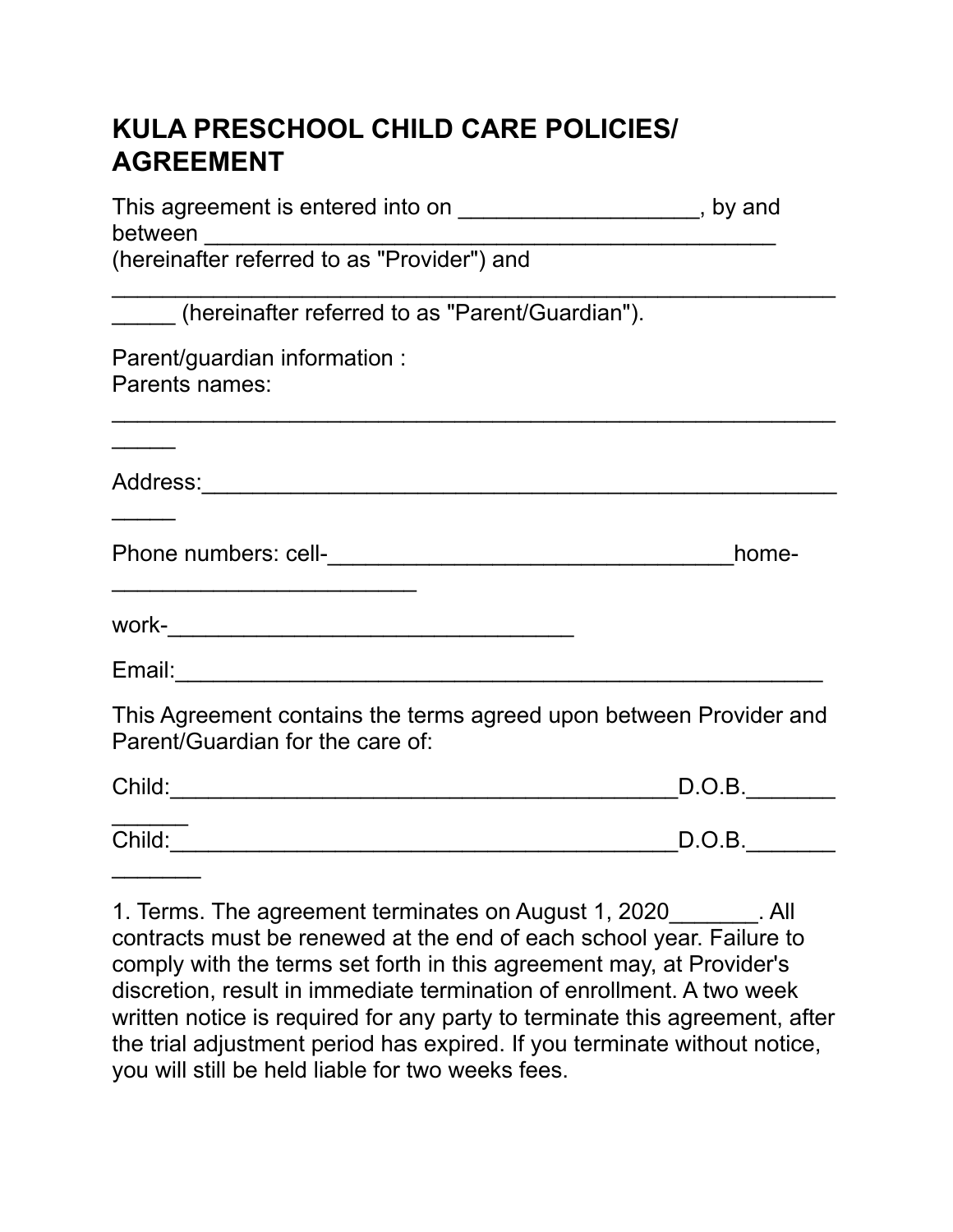2. Contracted Hours. The parties have agreed to the following schedule of care.

Kula Playschool is open Tuesday, Wednesday, Friday. 9:00-3:00 and Thursday 9:00-1. Late pick up must be pre-arranged and approved by the provider. It is crucial that your child be picked up by your contracted pick up time listed above. If you are not able to pick up your child by the contracted time, please have someone else available to pick up your child for you. If you are running late or stuck in traffic please call/text me in advance, so that I am aware of the situation. These hours are strictly enforced. Repeated early drop off or late pick up (outside of contracted hours) may result immediate termination of care.

My child will be enrolled for the following week days:

3. Payment Rate. Tuition is \$620/month and is due on the 1st of each month. If child is absent from care the normal rate will still be due. You are paying for a position, as well as a service, no refunds are given for late arrivals or early departures. Provider will give the parent/guardian a minimum of thirty days written notice of any increase in fees.

 $\frac{1}{2}$  ,  $\frac{1}{2}$  ,  $\frac{1}{2}$  ,  $\frac{1}{2}$  ,  $\frac{1}{2}$  ,  $\frac{1}{2}$  ,  $\frac{1}{2}$  ,  $\frac{1}{2}$  ,  $\frac{1}{2}$  ,  $\frac{1}{2}$  ,  $\frac{1}{2}$  ,  $\frac{1}{2}$  ,  $\frac{1}{2}$  ,  $\frac{1}{2}$  ,  $\frac{1}{2}$  ,  $\frac{1}{2}$  ,  $\frac{1}{2}$  ,  $\frac{1}{2}$  ,  $\frac{1$ 

4. Payment Schedule. Fees are payable in advance, no exceptions are made for absences due to illness, vacation, or other reason for missed attendance. Payment is due on the 1st of the month, if received after the 5th of the month late fees will be assessed. There are no refunds for early pick up or late arrival. Payment is a flat fee, a contracted monthly rate designed for each family based on their specific needs. Payment must be received on the day it is due (or prior to), even if your child is not in attendance. A late fee of \$20 per day will be assessed on all payments received after closing on the 1st of each month. If payment is not received by drop off on the 3rd your child will not be accepted into care until payment (including all late fees) is received. Late fee will accrue each day at closing until paid. If payment is not received by the 15th contract will terminate and care will no longer be provided. You will be responsible for all unpaid fees and costs related to collection of unpaid fees. Repeated non-payment of fees may result in immediate termination of care.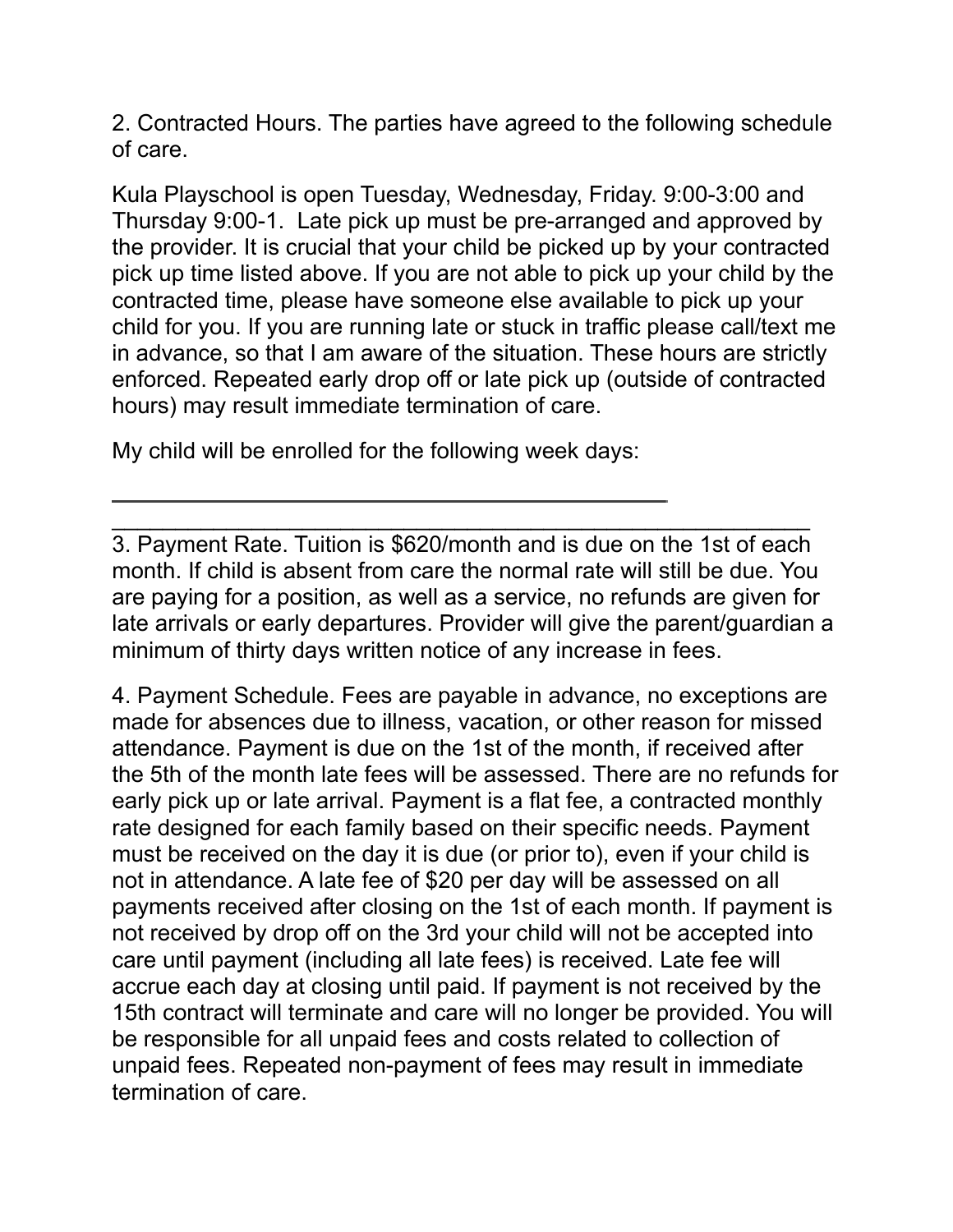5. Late Pick Up Fees. Late fees will be charged at the rate of \$1 per minute after a 5 minute grace period past contracted pick up time. This also applies to early drop off. Provider also reserves the right to refuse a child if drop off occurs before contracted time. Repeated late pick up or early drop off may result in termination of care. Late fees are due at time of pick up. Please remember provider has commitments to her family and others outside the home and may not always be available for late pick up. Please have someone else available to pick up your child for you if you will be late.

6. Returned checks. In the event of a returned or NSF check parent/ guardian will be responsible for all bank charges incurred by provider. If payment is not received within 24 hours of NSF notification normal late fees will be accrue. Failure to pay within 5 days will result in termination of contract for non-payment. After two NSF checks, all future payments must be paid in cash or money order only; checks will no longer be accepted.

7. Holiday/Vacation Closures. Provider will be closed for vacation/ holidays. Parents will be reminded of closures prior and notified of any additional closure dates at least one month in advance. Despite closures during vacation times, full tuition is due at the start of each month.

8. Weather. In the event that weather creates a dangerous situation, you may be asked to pick your child up from care immediately or I may be forced to close for the day entirely. Examples of this may be, but are not limited to, loss of electricity or threat of serious storm. I will notify parents immediately of any weather related closures. Parent/guardians are responsible to have back-up care available in case of these closings.

9. Absences. In the event that your child needs to miss a day, please call within half hour of regular arrival time. Please remember even if child is absent from care the normal rate will still be due. You are paying for a position, as well as a service. If your child does not arrive within one hour of regular drop off time, with no phone call from parent/ guardian, I will assume child will not be in care that day.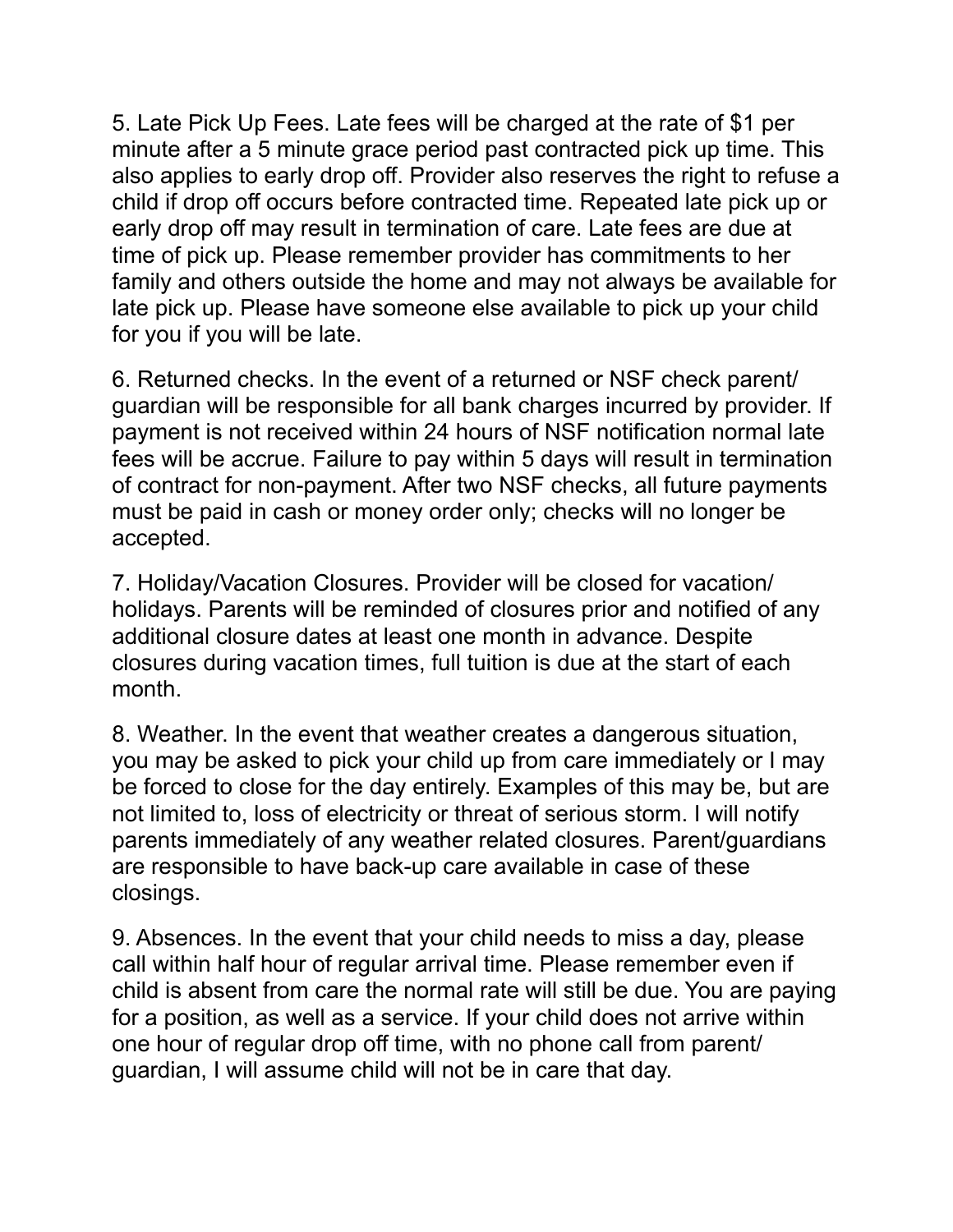10. Additional Fees. Occasionally parents may be requested to pay extra fees for field trips and/or other special projects and activities. Parents will be notified in advance of any special project or field trip. You may choose not to participate in special field trips or activities that require additional fees, however alternate care may need to be arranged by parent/guardian.

11. Illness. Under no circumstances should a parent bring a child to care sick. If you are not sure if your child is well enough to attend care please call and discuss it with provider. Masking your child's symptoms with over-the-counter medications and bringing them to care anyway is not allowed and may be cause for immediate termination. Provider understands and respects your need to work, is responsible for the health and well being of all children in care and will closely follow health department regulations when it comes to illness. For the health and safety of all children provider has the right to refuse to care to any sick child.

No child will be accepted with a fever  $(100<sup>°</sup>)$ , diarrhea, vomiting, runny nose with colored discharge, rash, discharge from eyes or ears, lice, and/or a communicable diseases (i.e. chicken pox, measles, influenza, pink eye, etc). Should a child become ill during care, parent/guardian will be notified and may be asked to pick the child up. Children also must be symptom free, without the aid of medication, for a period of 24 hours before they will be accepted back into care.

12. Medication. Nonprescription and prescription medications, ointments, and creams can be given to your child if needed. Parents are required to fill out the proper forms and to supply all medications in their original containers. Prescriptions must be labeled with the child's name.

13. Medical Emergencies. Minor bumps and scratches are inevitable, but I make every effort to keep children safe through supervision and childproofing. Minor injuries receive appropriate first aid and if an emergency injury or illness occurs you will be contacted as soon as possible. If necessary, your child will be taken to the nearest hospital where you will be asked to meet us.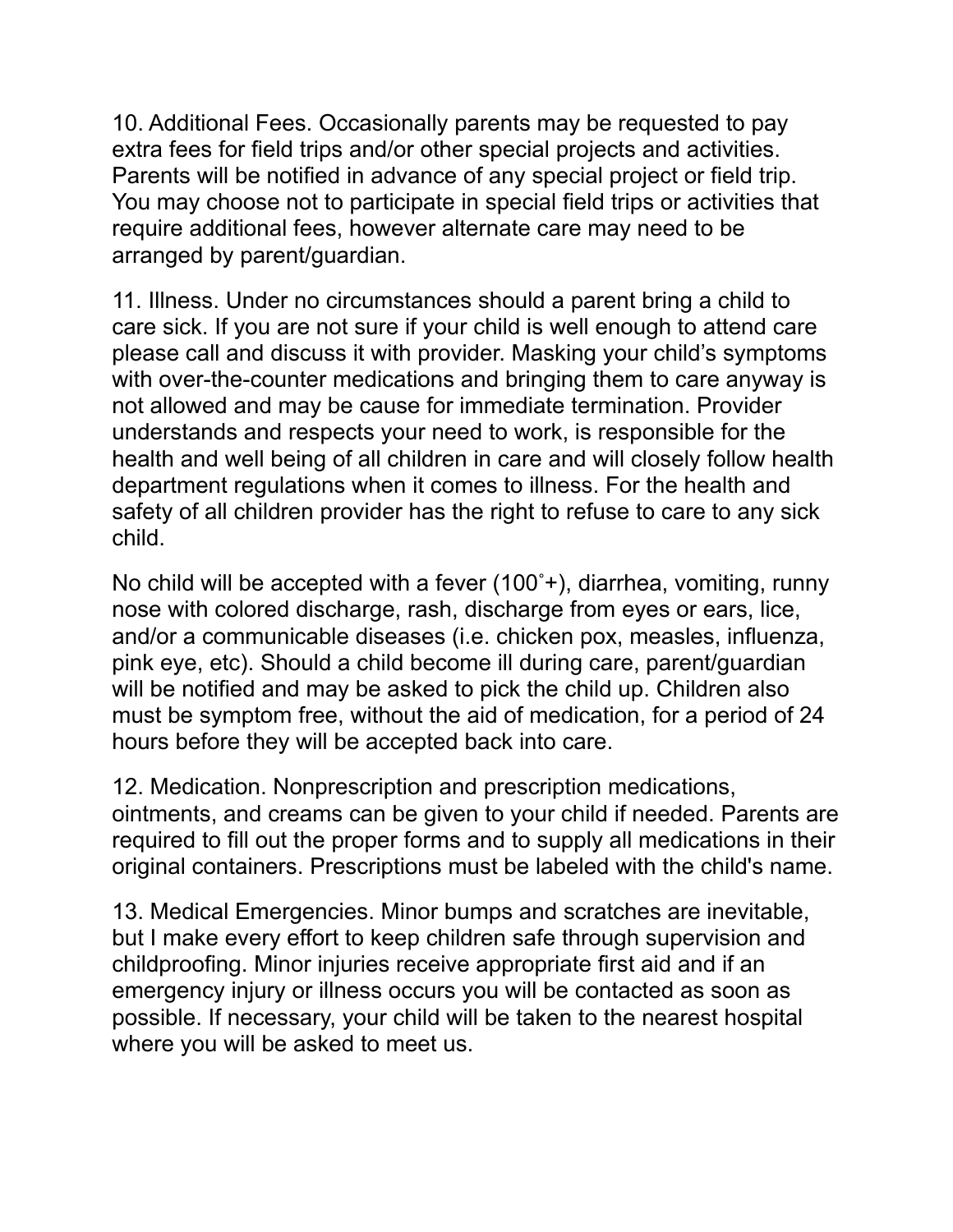Parent/guardians are responsible for all costs involved in emergency medical treatment, including emergency transportation if required. Provider and/or her family will not be held liable for any sickness/injury of either parent/guardian or child while on the premises or while the child is in the company of the provider, including during field trips or outings.

People other than parents or guardians who pick up children may be asked to show valid photo identification. Please alert provider in advance when anyone listed below will be picking up.

The following person(s) has permission to pick up child(ren):

| 1              |  |
|----------------|--|
| Relationship:  |  |
| $\overline{2}$ |  |
| Relationship:  |  |
|                |  |
| 3              |  |
| Relationship:  |  |

Please remember to inform the above-named person(s) that photo ID must be shown before child can be released to them.

14. Discipline. No child will be hit, spanked, belittled, or otherwise intimidated while in preschool care. No corporal punishment will be used, including by parent/guardian when on the premise. Children will be treated with courtesy, respect, and patience.

15. General Information and Rules.

-Parents are required to notify provider within a half hour of normal arrival time if child will not be coming for the day.

-Parents are required to keep me informed of any change in addresses, telephone numbers, and other pertinent information.

-Provider will promptly report to the proper authorities any sign of neglect or abuse of the children in care.

-Provider's household includes these pets: dog(in back yard), outside cat, rabbits in yard. -Provider maintains an open-door policy for parents during daycare hours, you are not required to knock.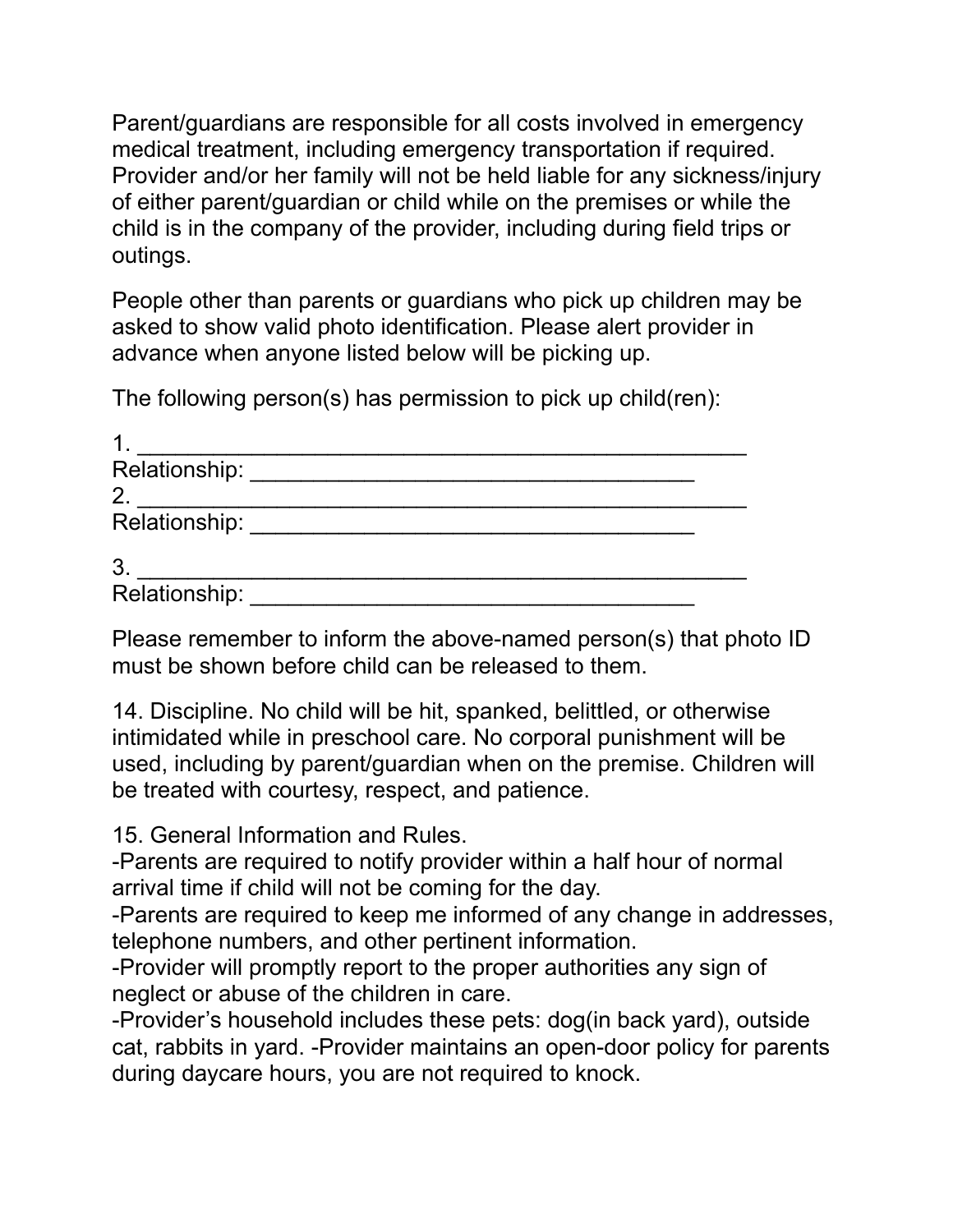-Parents are welcome to call/text during the day or evening with any questions.

- If unable to reach provider, please leave a message and your call/text will be returned as soon as possible.

-Willful destruction of property by a child may be charged to the parent/ guardian at the cost to replace the item.

-Play is an important part of development and children will get messy/ dirty during activities. Please do not send children in special outfits you do not want dirty or stained.

16. Provider Sick Days: The provider will take sick days a year during which the school will be closed and parents must find alternative care. Notice will be given as soon as possible and alternate school days may be arranged.

17. Supplies. Parents are requested to bring a blanket for rest time to be kept at the child care home and a complete change of clothing (including socks) appropriate for the weather. Soiled clothing will be sent home and a clean change of clothes should be brought back the next day. Good/special clothing is not recommended. All items need to be labeled with your child's initials.

In addition parents are asked to purchase a mudsuit for outside play in light rainy weather. This is the suggested suit: https://www.amazon.com/ dp/B009DKU6RA/\_encoding=UTF8 ?, as well as rain boots.(available at most major stores and Amazon: https://www.amazon.com/crocs-Kids-Handle-Toddler-Little/dp/B006VA2QUU/ref=pd\_sim\_193\_2 ? encoding=UTF8&pd\_rd\_i=B006VA2QUU&pd\_rd\_r=CPVGCDMEJ23B TXDHNM25&pd\_rd\_w= gC3OT&pd\_rd\_wg=1Aq5i&psc=1&refRID= CPVGCDMEJ23BTXDHNM25coliid=I1M8Y69JD66V 3J&colid=188IXIDYFDHRN&th=1&psc=

18. Toys. No toys should be brought from home. If something to sleep with at nap is needed (special blanket or animal) please bring it, but it will only be for naptime and will be put up when the child first arrives.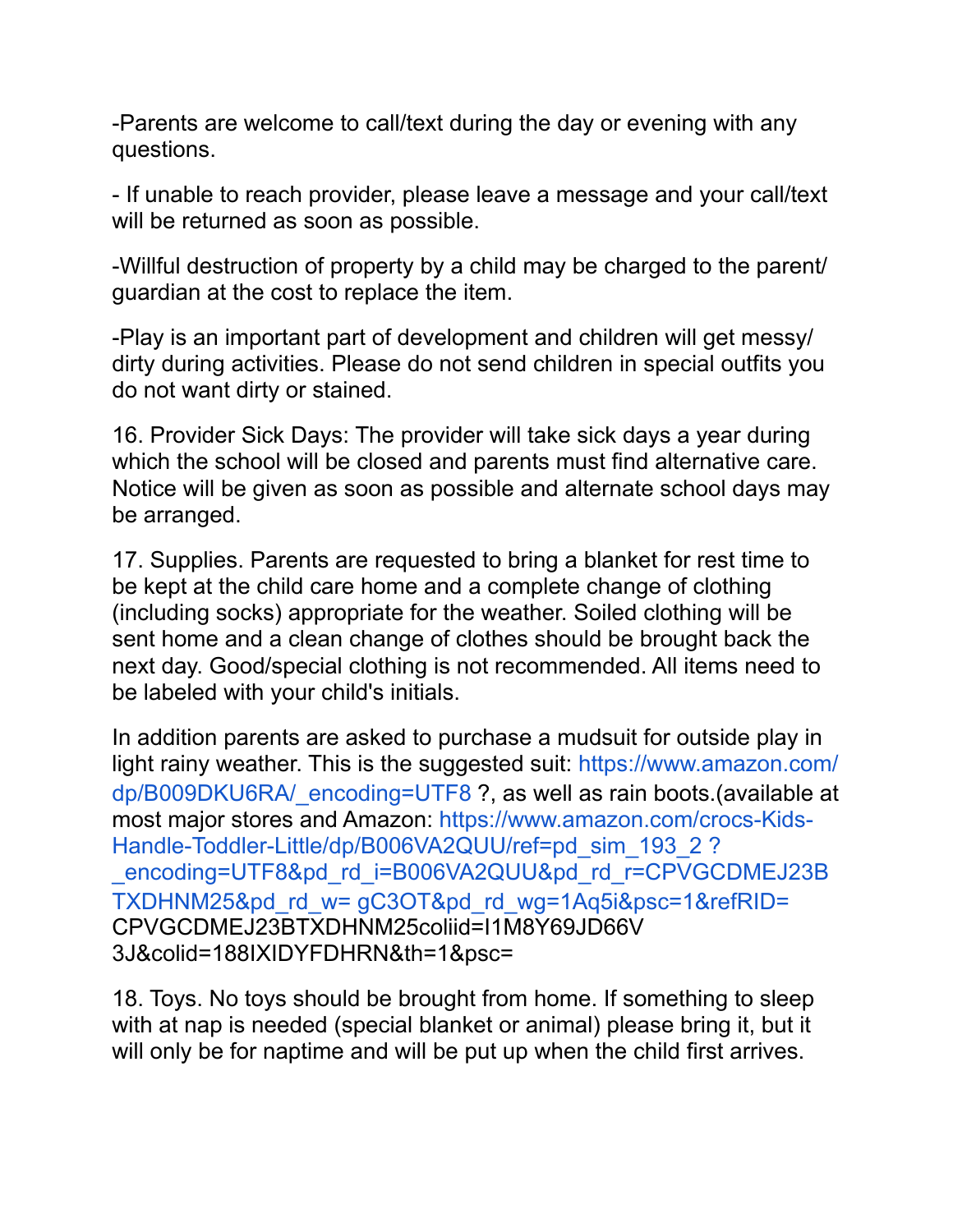19. Potty Training. All enrolled children must be fully potty trained. If your child is a heavy napper they may wear a pull-up that the can put on and take off themselves.

20. Birthdays/Parties. Parent/guardian(s) are welcome to bring special food treats for their child's birthday. Please arrange with provider beforehand as other children have allergies to specific foods. If you'd prefer your child not participate in any planned parties, alternate care will need to be arranged during those times.

21. Meals. Parents must pack a fresh, nutritious snack and lunch daily with an ice pack to keep foods cool. If your child has a big appetite please pack a 2nd snack for after nap. We will occasionally provide a treat as part of a cooking activity. I will give you notice as to the treat.

22. Nap/Rest Time. Each child is required to have a rest period. If your child no longer sleeps during nap, he/she will be asked to rest for no longer than 30 minutes at which time they will be permitted to get up and play quietly. Parents are requested to supply a blanket for the child to be kept at daycare during the week.

23. Field Trips. Provider may offer field trips at various times throughout the year. Notice of field trips will usually be given at least two weeks in advance. I will need parent drivers and volunteers for those days. If we do not have enough parent chaperones then the field trip will be cancelled. Parent will be required to find alternate care for the child if he/she does not attend. Regular child care fees will still apply for field trip days, whether or not your child attends. Parents will always be notified in advance if any additional fees will be required.

Copies of emergency forms remain with provider at all times.

24. Termination. This agreement may be terminated by the parent/ guardian by giving 1 month written notice if the child or children are to be permanently withdrawn from care. Provider will also give the family two weeks written notice of intent to cancel this agreement except in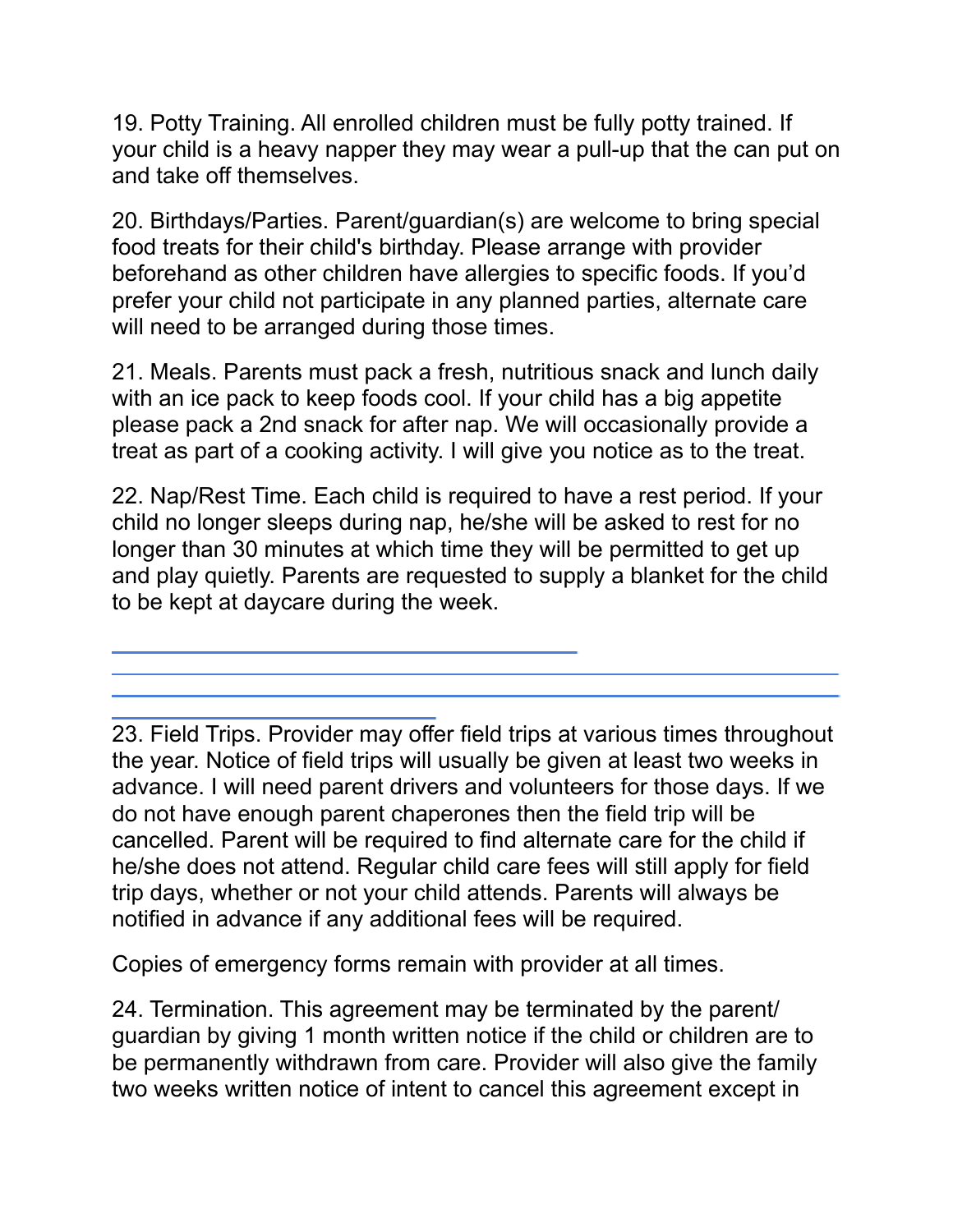cases of family emergency (Provider's), gross misconduct on the part of the parent/guardian or child, and/or failure to follow the rules set forth in this contract, in which immediate termination with no notice may be given.

25. Confidentiality. All information provided will be kept confidential. Absolutely no information will be released to persons other than parent/ guardian unless prior written permission has been received.

26. Communication: I will be using an online communication system to send regular communication to parents including pertinent information, upcoming changes, and documentation/photos of students at play.

27. Acknowledgement of Agreement. I/we have read and fully understand this contract. By signing this agreement, I/we agree to comply with all terms and provisions stated in this parent agreement/ contract. This contract is subject to review and renewal on \_\_\_\_\_\_\_\_\_\_\_\_\_\_\_\_\_\_\_\_\_\_\_\_\_\_\_\_\_\_. Any changes made to the terms of this contract must be made in writing by the provider and with two weeks' notice to parent/guardian. Otherwise, this contract will remain in effect until the renewal date or upon termination of care as set forth herein. Both parties agree to cooperate and work together on behalf of the child and accept this agreement as a binding contract.

27. It is this center/home's policy not to discriminate against persons with disability on the basis of disability, and to provide children and parents with disabilities an equal opportunity to participate in the center/ home's program and services, in compliance with state law and the federal Americans with Disabilities Act.

\_\_\_\_\_\_\_\_\_\_\_\_\_\_\_\_\_\_\_\_\_\_\_\_\_\_\_\_\_\_\_\_\_\_\_\_\_\_\_\_\_\_\_\_\_\_\_\_\_\_\_\_\_\_\_\_

\_\_\_\_\_\_\_\_\_\_\_\_\_\_\_\_\_\_\_\_\_\_\_\_\_\_\_\_\_\_\_\_\_\_\_\_\_\_\_\_\_\_\_\_\_\_\_\_\_\_\_\_\_\_\_\_

28. Parent/Guardian Signature:

Date:

Parent/Guardian Signature: